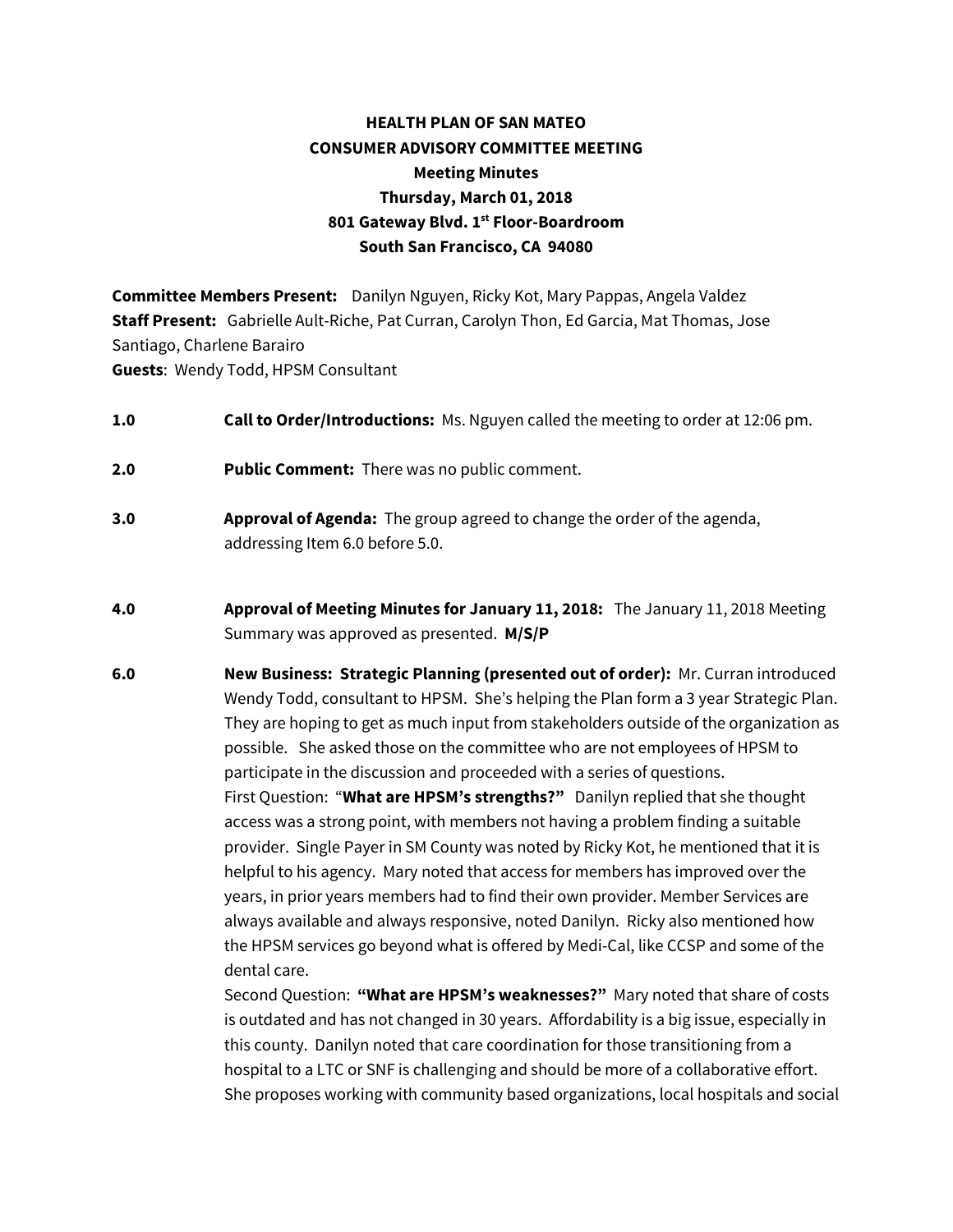workers. In many of these cases they are unaware who the "social workers" are representing, and remarked that many may be Care Coordination managers but are often referred to as social workers. She noted the confusion around those in the Plan and using Kaiser. There is often confusion over who covers what and where to go. Often members are confused and the Legal Aid office is often confused as well. Some clarity around that partnership would be beneficial to members. Ricky Kot noted a need for more education for Providers. He feels many could benefit from clarification of services available, especially in the area of DME. Danilyn requested further education around the transportation services offered as many are unaware of that benefit.

Third Question: **"What did you think is the most important benefit to the community?"** Mary noted that HPSM is a safety net for healthcare. Wendy asked for something more specific. Care Coordination was noted. Danilyn noted how successfully the Plan is connected to the community and other organizations in the county. She remarked on how the partnership between the Plan and Legal Aid has enabled them to help those in the community in ways beyond healthcare, for example conservatorships and housing. Mary noted the success of the Navigator program (thru CareAdvantage), she said it is an amazing program that works and HICAP refers people there often.

Final Question: **"If you could wave a magic wand, what would you change?"** Mary noted she'd change the Basic Needs \$600 fee. Danilyn noted the procedural complications surrounding the ABA Therapy services program. Mary agreed that access to children's services under ABA is very difficult. Ricky noted that there is a perception that there is a high turnover at HPSM making stabilization of these services difficult. Angela mentioned the challenges surrounding the dental coverage, as members are directed to reach out to the dental provider (Denti-Cal) for assistance, instead of the Plan which they are comfortable dealing with. Mary noted that our members are lucky that we provide dental coverage at all, as many don't. Mental Health services are often hard to access, one must reach out to the County or BHRS, and that is sometimes daunting. Ricky noted the importance of working with Medi-Cal to keep members enrolled and prevent churning. He thinks being more pro-active about member's enrollment dates and reminding them about it will help. Mary mentioned that they have a dedicated person to deal with Medi-Cal at HICAP and that has helped. Ricky mentioned that we need to recruit more committee members to address the concerns of HPSM's members. Wendy ended by inviting the members participating to reach out to her via email if they have anything to add.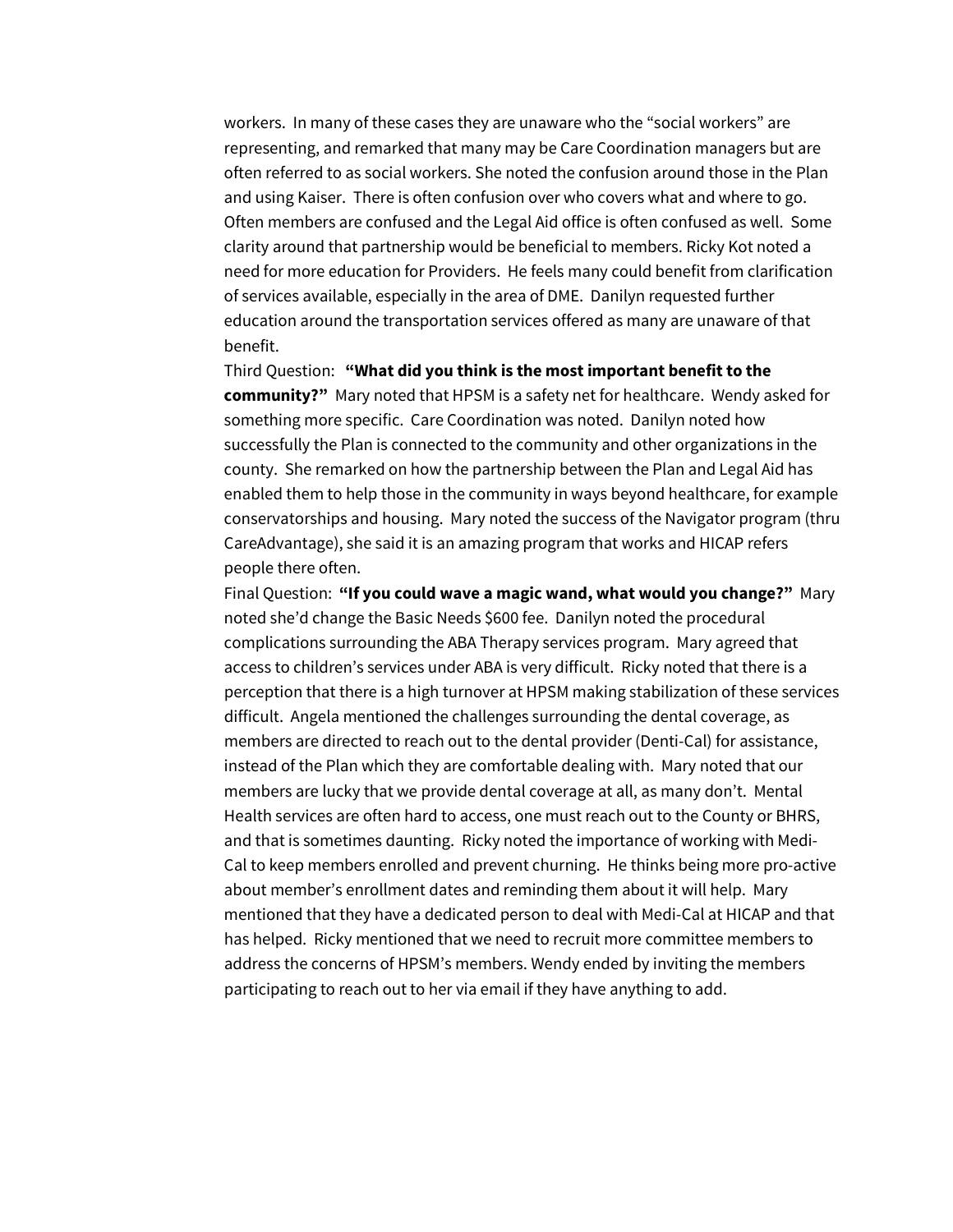## **5.0 HPSM Operational Reports and Updates**

#### **5.1 CEO Update:**

Pat Curran gave the CEO report on behalf of Maya Altman. He noted that there haven't been any significant changes at the State or Federal level lately that would impact HPSM or their members.

#### **5.2 Grievance and Appeals:**

Ms. Ault-Riche verbally reviewed the submitted Grievance and Appeals Report.

- CareAdvantage/CMC 2017 was stable, but higher than 2016, especially in Appeals. Though appeals increased in Q3 they are going down.
- Quality of Care grievances are a bit higher this quarter than last. They are unsure why, but are keeping an eye on it.
- DME continues to be the biggest issue in Types of Appeals received.
- The Rate of Overturned Appeals is moving in the right direction. The numbers are low, which reinforces that decisions made initially are correct.
- Medi-Cal grievances and appeals are stable but higher than 2016. Quality of Care grievances are up here as well. Ms. Pappas asked if the Customer Service numbers reflect communications with providers or the Plan. Ms. Ault-Riche said it could be either, but the majority is about providers.
- The biggest Type of Appeal under Medi-Cal continues to be DME and Prescription Drugs.
- Resolutions within 24 hours of receipt, has been stable across quarters but has gone up slightly.
- Unfortunately they are not meeting their goals for Timeliness of Complaint Resolution. The Pharmacy is still doing well at 96% but grievances and medical appeals are presently at 93%; while close it does not meet their goal of 95%. Part of this is due to three new coordinators in Q3, which meant cases due in Q4 was delayed a bit. Ms. Pappas asked why are there so many complaints surrounding the Pharmacy and Prescription Drugs. Ms. Ault-Riche said while these are usually solved within 24 hours, they are often stressful as members are usually at the pharmacy, dealing with eligibility questions in real time. Sometimes it's something as minor as a number being off by one digit, or a member may not have their ID. There are a number of reasons, but they are usually resolved quickly.
- A total of 63 members requested to change their assigned PCP during Quarter 4 due to dissatisfaction. Members switched away from a total of 29 different PCP's. 14 were clinics and 15 were individual providers. For 2 providers, 5 or more Members requested to switch away from their practice. One was a clinic and the other one was